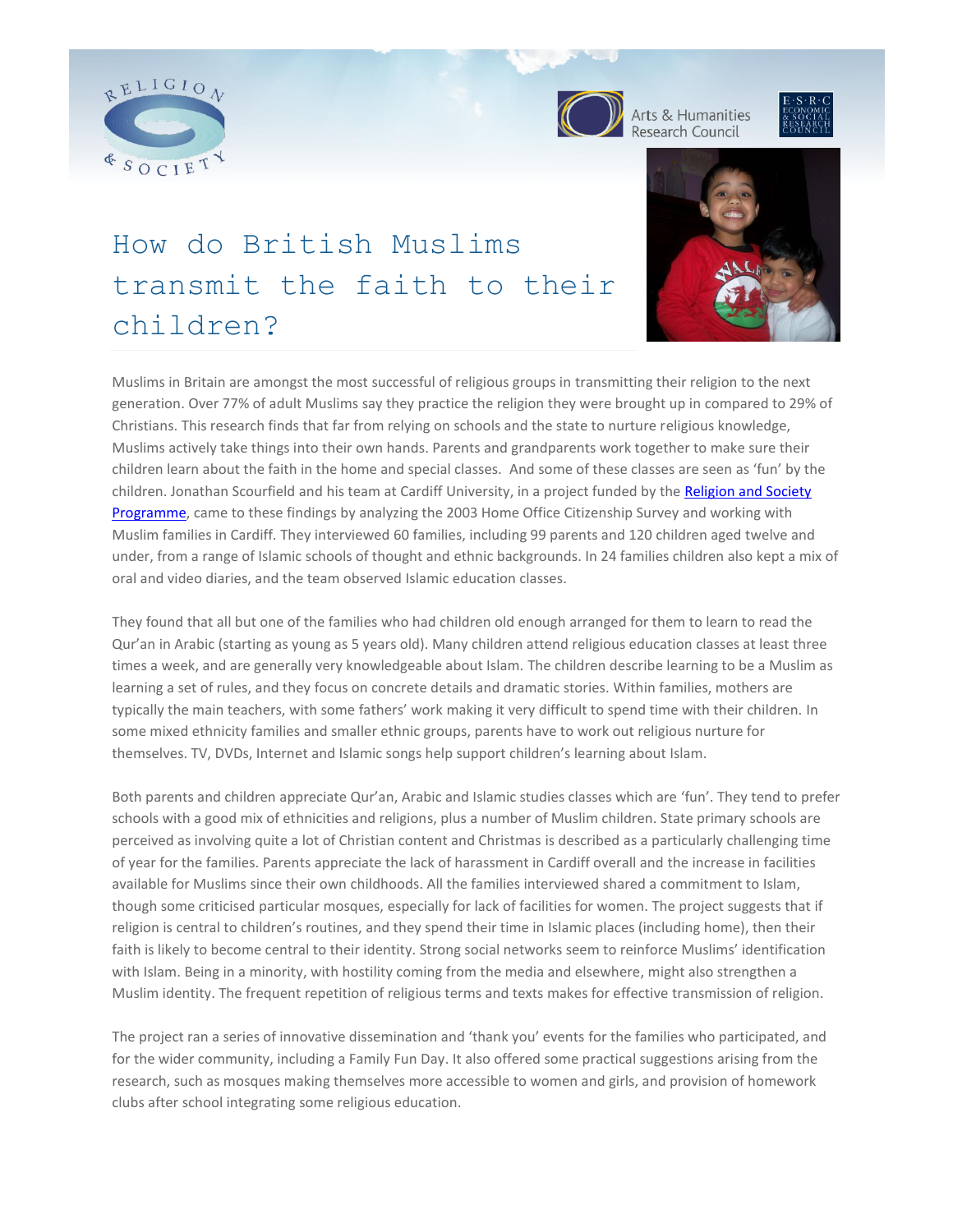



Arts & Humanities



## Find out more...

- Read an accessible summary of the project providing greater detail: http://www.religionandsociety.org.uk/uploads/docs/2010\_06/1276680685\_Scourfield\_Project\_Findings [Booklet.pdf](http://www.religionandsociety.org.uk/uploads/docs/2010_06/1276680685_Scourfield_Project_Findings_Booklet.pdf)
- Visit the project's website: <http://www.cardiff.ac.uk/socsi/research/researchprojects/religiousnurture/>
- See a little bit about the *Family Fun Day* the team ran on 20<sup>th</sup> June 2010 in Cardiff for local Muslim families including bouncy castles, face painting and the chance to learn more about the project: <http://www.cardiff.ac.uk/socsi/newsandevents/events/20062010.html> and the free practitioner seminar on 24<sup>th</sup> June 2010, also in Cardiff, designed to increase the knowledge base of education, health and social care staff in relation to working with Muslim children and their families: [http://www.religionandsociety.org.uk/events/programme\\_events/show/working\\_with\\_muslim\\_children\\_](http://www.religionandsociety.org.uk/events/programme_events/show/working_with_muslim_children_and_their_families_a_free_practitioner_seminar) and their families a free practitioner seminar
- Keep an eye out for the book *Muslim Childhood* to be published on the project by Oxford University Press in 2012.

### You might also be interested in...

- The Muslim Chaplains Research Project also funded by the Religion and Society Programme and run by this project's co-investigator Sophie Gilliat-Ray: <http://www.cardiff.ac.uk/share/research/centres/csi/research/muslimchaplaincyproject/index.html>
- Reading about the findings of another Religion and Society project about opting out of Religious Education in Northern Ireland:

[http://www.religionandsociety.org.uk/research\\_findings/featured\\_findings/opting\\_out\\_of\\_re\\_could\\_and](http://www.religionandsociety.org.uk/research_findings/featured_findings/opting_out_of_re_could_and_should_be_easier) should be easier

- A report about teaching about world religions in schools in England co-authored by Bob Jackson, Julia Ipgrave, Mandy Robbins, Leslie Francis and Ursula McKenna who work on Religion and Society Phase 2 Large Grant ['Young People's Attitudes to Religious Diversity':](http://www.religionandsociety.org.uk/research_findings/projects/phase_two/large_research_projects) [http://www.religionandsociety.org.uk/uploads/docs/2010\\_02/1265114944\\_DCSF-RR197.pdf](http://www.religionandsociety.org.uk/uploads/docs/2010_02/1265114944_DCSF-RR197.pdf)
- The final report from Mark Pike's project investigating British Christian ethos schools: [http://www.religionandsociety.org.uk/uploads/docs/2010\\_01/1262795461\\_ESRCAHRCPikeReport.pdf](http://www.religionandsociety.org.uk/uploads/docs/2010_01/1262795461_ESRCAHRCPikeReport.pdf)

# Project Details

#### Award Title

**Religious nurture in Muslim families**

#### Team

**Principal Investigator:** Dr Jonathan Scourfield (Cardiff)